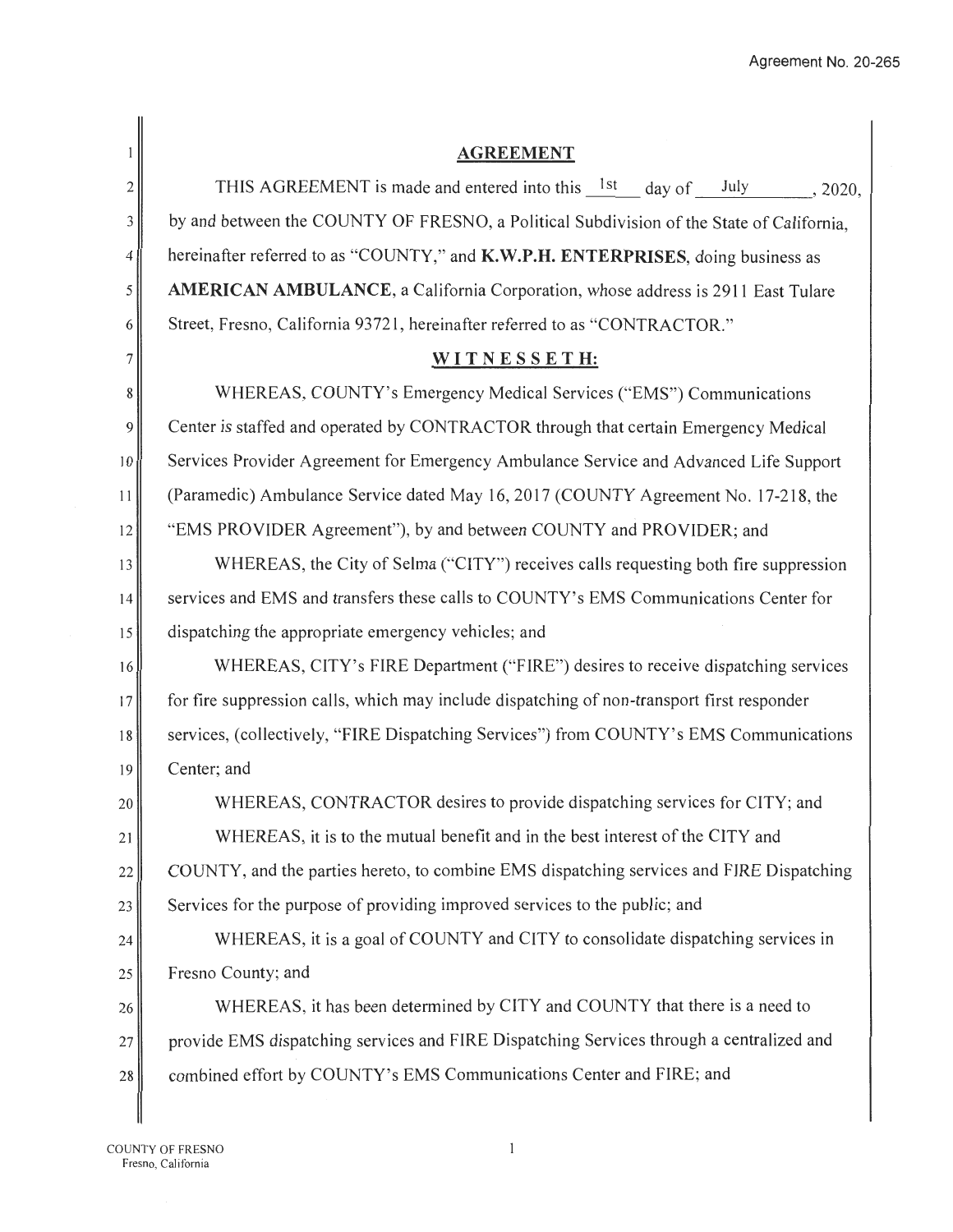1 WHEREAS, CITY and COUNTY intend to enter into an agreement which will continue  $2 \parallel$  the provision of FIRE Dispatching Services by COUNTY (the "CITY-COUNTY Agreement");  $3$  and

4 WHEREAS, CONTRACTOR is willing to facilitate the CITY-COUNTY Agreement by  $5 \parallel$  entering into this Agreement.

6 NOW, THEREFORE, in consideration of their mutual covenants and conditions, the 7 parties hereto agree as follows:

8 **1. SERVICES**

9 A. Subject to CITY timely paying COUNTY for FIRE Dispatching Services 10 (defined in Section 4.A. of the CITY-COUNTY Agreement) under the CITY-COUNTY 11 Agreement:

12 (1) COUNTY shall obtain and maintain dispatching equipment, 13 hardware, software (including software licenses), and other technologies, which will be utilized 14 for the triage and entry of information for FIRE Dispatching Services in COUNTY's EMS 15 Communications Center computer aided dispatch ("CAD") system, in connection with 16 CONTRACTOR's performance of FIRE Dispatching Services under this Agreement; and

17 (2) COUNTY shall be responsible for selection, configuration, 18 installation, and maintenance of all dispatching equipment, hardware, software and other 19 technologies associated with this Agreement. All dispatching equipment, hardware, software 20 (including software licenses), and other technologies purchased and/or obtained through this 21 Agreement shall be the sole property of COUNTY.

22 (3) CONTRACTOR, shall provide FIRE Dispatching Services 23  $\parallel$  requiring responses by FIRE apparatuses as follows:

24 || (a) CONTRACTOR shall provide all FIRE Dispatching 25 Services in accordance with FIRE's Policies and Procedures ("FIRE's Policies and 26 Procedures"), which shall be approved by COUNTY's EMS Director, or his or her designee 27 (the "COUNTY's Representative").

 $28$   $\parallel$  (b) CONTRACTOR shall dispatch FIRE's apparatuses through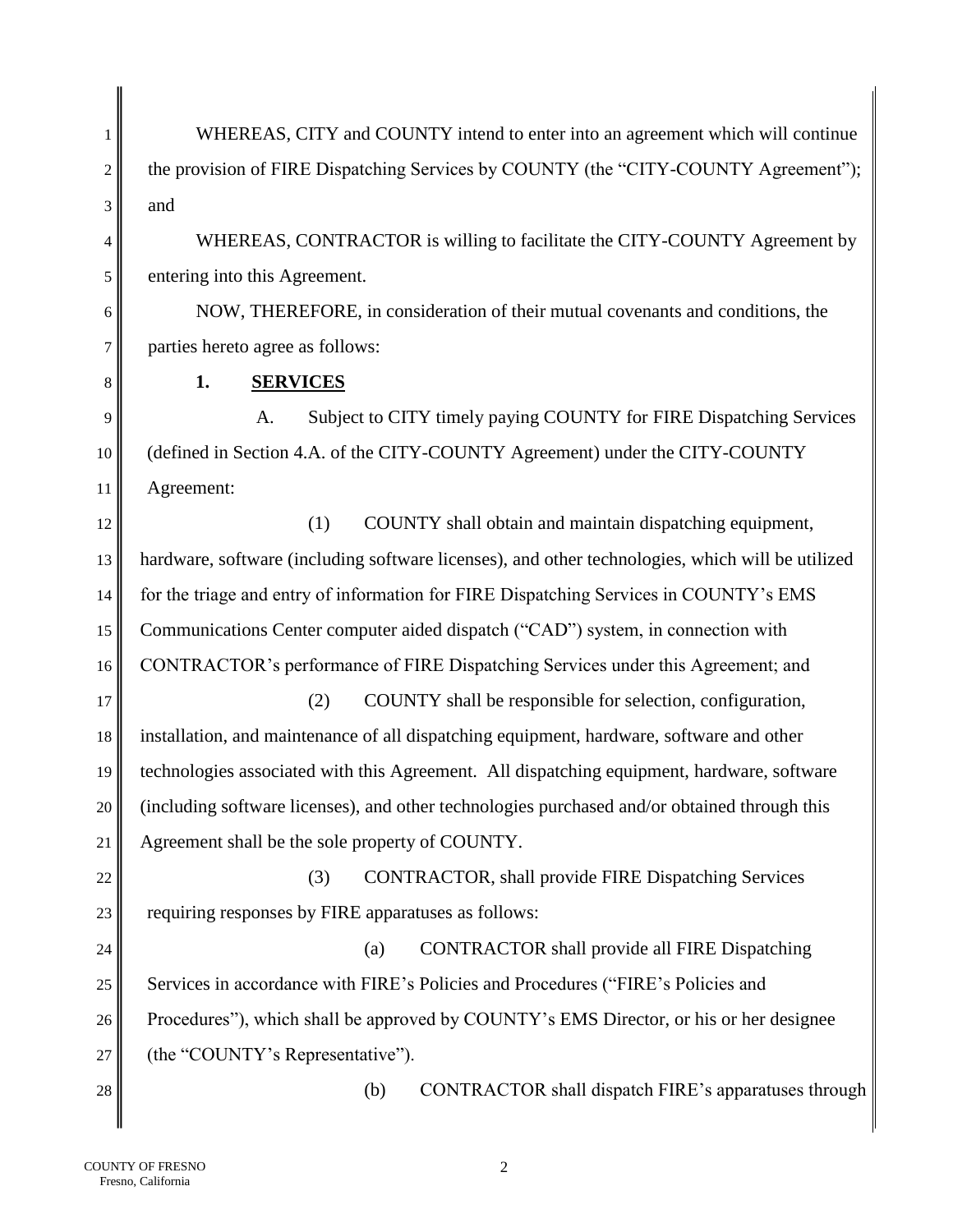1 CITY's radios and electronic communications, and in accordance with FIRE's Policies and 2 Procedures approved by COUNTY's Representative.  $3 \parallel$  (c) CONTRACTOR shall provide pre-arrival instructions to 4 callers requesting fire suppression service responses in accordance with FIRE's Policies and 5 Procedures approved by COUNTY's Representative. 6 (d) CONTRACTOR shall provide inter-agency coordination 7 regarding requests for fire suppression service, mutual aid and instant aid services, and order 8 specialized fire equipment from CITY or other agencies (*e.g.,* hazardous materials equipment, 9 or "jaws of life") which may be needed to handle an incident, and perform other related duties 10 in accordance with FIRE's Policies and Procedures approved by COUNTY's Representative. 11 (e) CONTRACTOR shall track all activity of FIRE's 12 apparatuses responses utilizing the COUNTY's EMS Communications Center CAD system. 13 (f) COUNTY shall provide one (1) radio operator for 14 dispatching of FIRE'S apparatuses twenty-four (24) hours a day, seven (7) days a week. CITY 15 understands that the radio operator is not dedicated for the sole purpose of CITY and that the 16 **radio operator may be dispatching other fire and EMS providers.** 17  $\parallel$  (g) CONTRACTOR shall provide that a minimum of one (1) 18 dispatch supervisor shall be on duty at COUNTY's EMS Communications Center twenty-four 19  $\parallel$  (24) hours a day, seven (7) days a week. The supervisor shall be available to CITY's on-duty 20 fire administration as needed. 21 (h) CONTRACTOR shall maintain an up-to-date manual of 22 FIRE's Policies and Procedures (approved by COUNTY's Representative, as provided herein) 23  $\parallel$  for all dispatch staff, and shall provide for training and continuing education of dispatch staff as 24  $\parallel$  needed.  $25$  (i) The goal for the immediate dispatch of a fire apparatus, in 26 accordance with FIRE approved dispatch protocols, and excluding multiple unit responses, 27 reassigned responses and other situations beyond the COUNTY's EMS Communications Center 28 control; shall be sixty (60) seconds. The dispatch time will be measured from the time the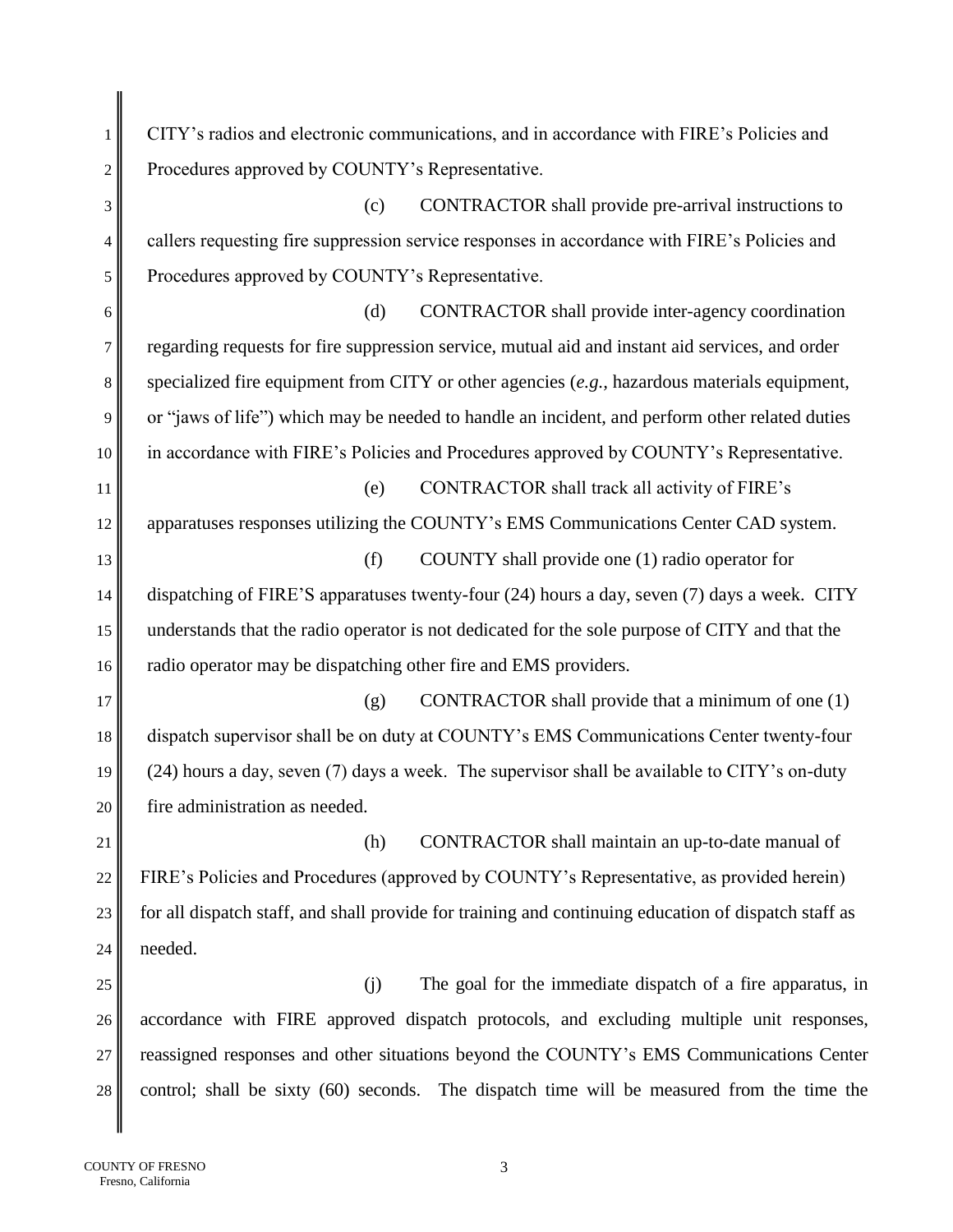1 telephone is answered by the call taker to the time the first fire apparatus is alerted to the incident 2 either by radio, telephone, pager, or station alerting device. A review shall occur for all cases in 3 which dispatches are over ninety (90) seconds and results will be evaluated for improvement  $4 \parallel$  opportunities by the Fire Dispatch Continuous Quality Improvement (CQI) Committee.

5 It is understood that because of the dynamic nature of emergency services, there are 6 situations when the sixty  $(60)$  second dispatch goal may not be achieved. Examples of these 7 situations include, but are not limited to:

8 1. calls with incomplete, inaccurate or no ANI/ALI 9 information (including CAD-to-CAD).

10 || 2. calls that do not geo-verify in the CAD.

11 || 12 unwilling to immediately provide all required information as part of the call taking process (i.e., 13 non-English speaking, hysterical, or uncooperative) or use of Teletype (TTY) or 14 Telecommunication Device for the Deaf (TDD) or audio relay device.

15 Calls for service that meet one of the above exemption 16 categories shall have a dispatch time of no more than ninety (90) seconds in a minimum of ninety-17 five percent (95%) of calls received each month.

18  $\parallel$  B. It is understood by the parties hereto that (i) CONTRACTOR's provision 19 of FIRE Dispatching Services herein does not include any CONTRACTOR or COUNTY 20 provision of fire suppression services, (ii) all fire suppression services for all fire suppression 21 calls to be dispatched by CONTRACTOR are to be provided by CITY pursuant to the CITY-22 COUNTY Agreement, (iii) CONTRACTOR is providing FIRE Dispatching Services herein on 23  $\parallel$  a non-exclusive basis, (iv) COUNTY's compensation paid to CONTRACTOR for its 24 performance of FIRE Dispatching Services herein is for supplemental services that are in 25 diam 25 diam 25 diam 25 diam 25 diam 25 diam 25 diam 25 diam 26 diam 26 diam 26 diam 26 diam 26 diam 26 diam 26 diam 26 diam 26 diam 26 diam 26 diam 26 diam 26 diam 26 diam 26 diam 26 diam 26 diam 26 diam 26 diam 26 dia 26 acknowledges that CONTRACTOR is paid in accordance with the EMS PROVIDER Fresno 27 County Agreement no. 07-292, and (v) CONTRACTOR shall first obtain COUNTY's written 28 permission to provide any other dispatching services through the COUNTY's EMS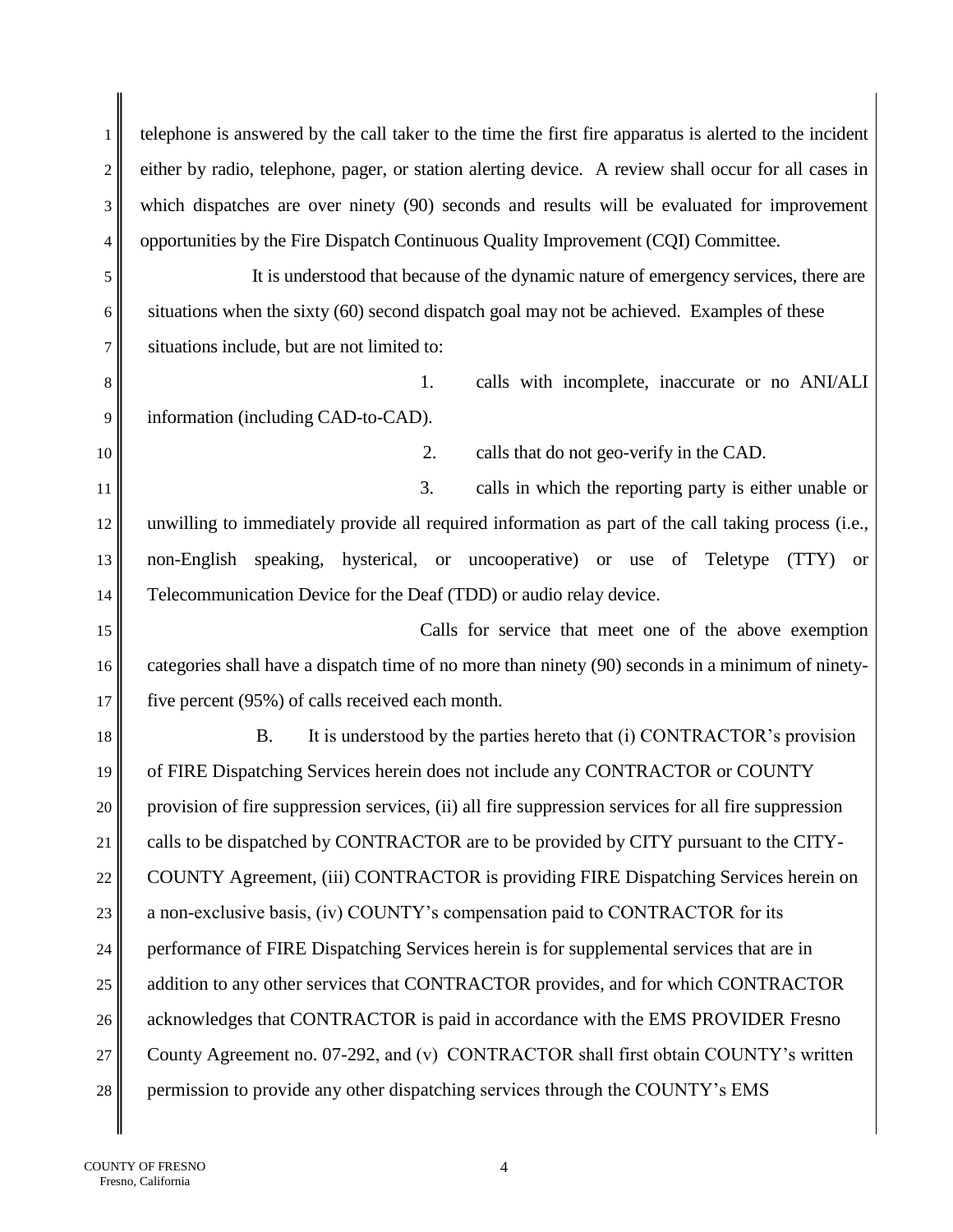1 Communications Center. Notwithstanding anything stated to the contrary herein, 2 CONTRACTOR covenants, warrants, and represents to COUNTY that (i) Any funds that 3 COUNTY may pay to CONTRACTOR, or that CONTRACTOR otherwise may collect from 4 performing service in connection with the EMS PROVIDER Agreement, including, but not 5 limited to, COUNTY compensation and CONTRACTOR's fees and charges for services 6 rendered to patients, shall not be diverted or otherwise used, either directly or indirectly, by 7 CONTRACTOR to subsidize CONTRACTOR's performance of this Agreement, and (ii) 8 CONTRACTOR shall not directly or indirectly charge any costs or expenses incurred in 9 connection with the performance of this Agreement to any of CONTRACTOR's other 10 operations for or approved by COUNTY, including but not limited to CONTRACTOR's 11 operations in the COUNTY's EMS Communications Center for COUNTY under the EMS 12 PROVIDER Agreement and/or for other COUNTY-approved agencies (*e.g.,* agencies that may 13 be outside of Fresno County such as the County of Kings or cities or special districts, if any, 14 within Fresno County). 15 C. CONTRACTOR's performance of FIRE Dispatching Services herein shall

16 enhance CONTRACTOR's peak load capacity, disaster readiness and overall efficiency in 17 providing dispatching services in COUNTY's EMS Communications Center, and shall not 18 detract from CONTRACTOR's performance of its obligations under the EMS PROVIDER 19 Agreement, or any other agreement, if any, entered into or authorized by COUNTY.

 $20$  D. COUNTY shall perform the following functions:

21 (1) COUNTY shall provide COUNTY-approved FIRE Policies and 22 Procedures to CONTRACTOR.

23 (2) COUNTY shall assure that all calls to CITY for EMS and fire 24 suppression services are immediately transferred to COUNTY's EMS Communications Center.  $25$  (3) COUNTY agrees to provide for an internal quality improvement 26 program, which includes the participation of CONTRACTOR and FIRE.

27 **2. TERM**

28 This Agreement shall become effective on the  $1<sup>st</sup>$  day of July, 2020 and terminate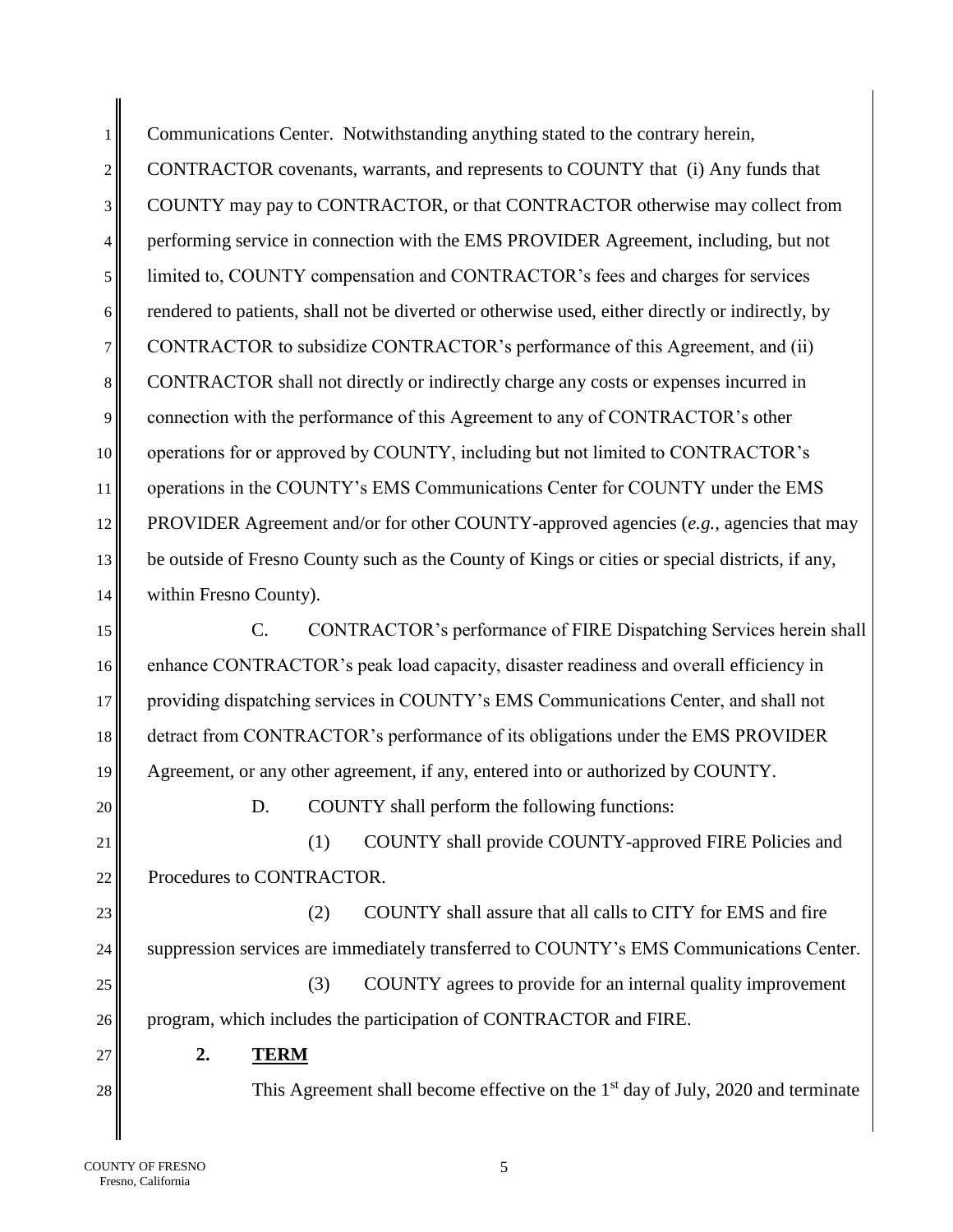1 on the 30<sup>th</sup> day of June, 2023, unless sooner terminated as provided herein.

2<sup>|</sup> Notwithstanding anything stated to the contrary herein, this Agreement shall 3 automatically terminate on any earlier date that the CITY-COUNTY Agreement terminates.

4 **3. TERMINATION**

5 A. Non-Allocation of Funds - The terms of this Agreement, and the services 6 to be provided hereunder, are contingent on the approval of funds by the appropriating 7 governmental agency, provided however, should sufficient funds not be allocated, (i) the 8 services provided may be modified at any time upon the parties' mutual written agreement, or 9 (ii) this Agreement may be terminated at any time by the COUNTY giving at least sixty  $(60)$ 10 days' advance written notice of an intention to terminate to the CONTRACTOR.

11 B. Without Cause - Under circumstances other than those set forth above, 12 this Agreement may be terminated by CONTRACTOR or COUNTY upon the giving of at least 13 sixty (60) days' advance written notice of an intention to terminate to the other party.

14 C. Material Breach - Either party may terminate this Agreement at any time 15 for cause for the other party's material breach of its obligations herein if not less than seven  $(7)$ 16 days' advance, written notice has been given to the other party and such breach remains uncured 17 within that seven (7) day period. The party receiving such notice may respond to said notice and 18 any charges contained therein within that seven (7) day period. A "Material Breach" by 19 CONTRACTOR, as that term is defined by and used in the EMS PROVIDER Agreement, also 20 shall be deemed to be a material breach by CONTRACTOR under this Agreement. Any notice 21 by COUNTY to CONTRACTOR of CONTRACTOR's Material Breach under the EMS 22 Provider Agreement shall satisfy the requirement of COUNTY giving notice to CONTRACTOR 23 of a material breach under this Agreement without the necessity of such notice referring to 24 CONTRACTROR's performance under this Agreement.

25 D. COUNTY shall compensate or provide funding to CONTRACTOR for 26 any services performed under this Agreement prior to any termination of this Agreement.

- 27 **4. COMPENSATION FOR SERVICES**
- 
- 28 A. For CONTRACTOR'S performance of FIRE Dispatching Services herein,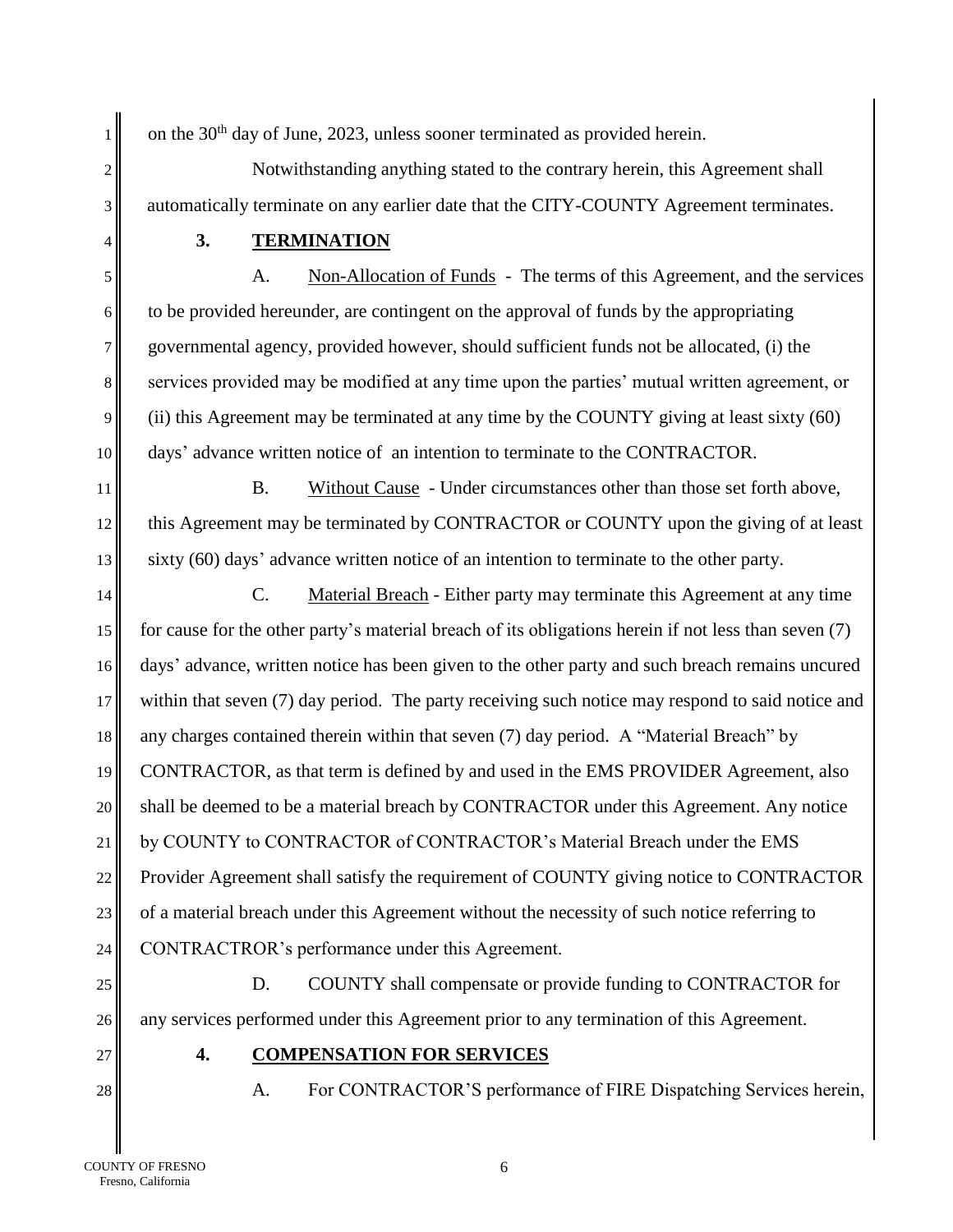1 COUNTY agrees to pay CONTRACTOR and CONTRACTOR agrees to receive compensation  $2 \parallel$  pursuant to Exhibit A, attached hereto and incorporated herein by this reference. In no event 3 shall compensation for COUNTY'S performance of FIRE Dispatching Services under this 4 Agreement be in excess of the amounts listed as follows:

5 (1) For the period of July 1, 2020 through June 30, 2021, the amount 6 of this Agreement shall not exceed Twelve Thousand Eight Hundred Sixty and No/100 Dollars  $7 \parallel$  (\$12,860.00).

 $8 \parallel$  (2) For the period of July 1, 2021 through June 30, 2022, the amount 9 of this Agreement shall not exceed Thirteen Thousand Two Hundred Forty-Six and 00/100 10 Dollars (\$13,246.00).

11 (3) For the period of July 1, 2022 through June 30, 2023, the amount 12 of this Agreement shall not exceed Thirteen Thousand Six Hundred Forty-Four and 00/100 13 Dollars (13,644.00).

14 B. COUNTY's obligation to compensate CONTRACTOR herein is subject to 15 COUNTY receiving sufficient and timely payments of funds from CITY under the CITY-16 COUNTY Agreement. Subject to the foregoing sentence, COUNTY, promptly following 17 COUNTY's receipt of such CITY funds, shall pay CONTRACTOR no later than the fifteenth  $18$   $\parallel$  (15<sup>th</sup>) day of the month in which the services are provided by CONTRACTOR without the 19 necessity of CONTRACTOR submitting invoices to COUNTY. All payments shall be remitted 20 to CONTRACTOR at the following address: American Ambulance, 2911 East Tulare Street, 21 Fresno, CA 93721.

# 22 **5. INDEPENDENT CONTRACTOR**

23 A. In performance of the work, duties, and obligations assumed by 24 CONTRACTOR under this Agreement, it is mutually understood and agreed that 25 CONTRACTOR, including any and all of CONTRACTOR's officers, agents, and employees 26 will at all times be acting and performing as an independent contractor, and shall act in an 27 independent capacity and not as an officer, agent, servant, employee, joint venture, partner, or 28 associate of COUNTY. Furthermore, COUNTY shall have no right to control or supervise or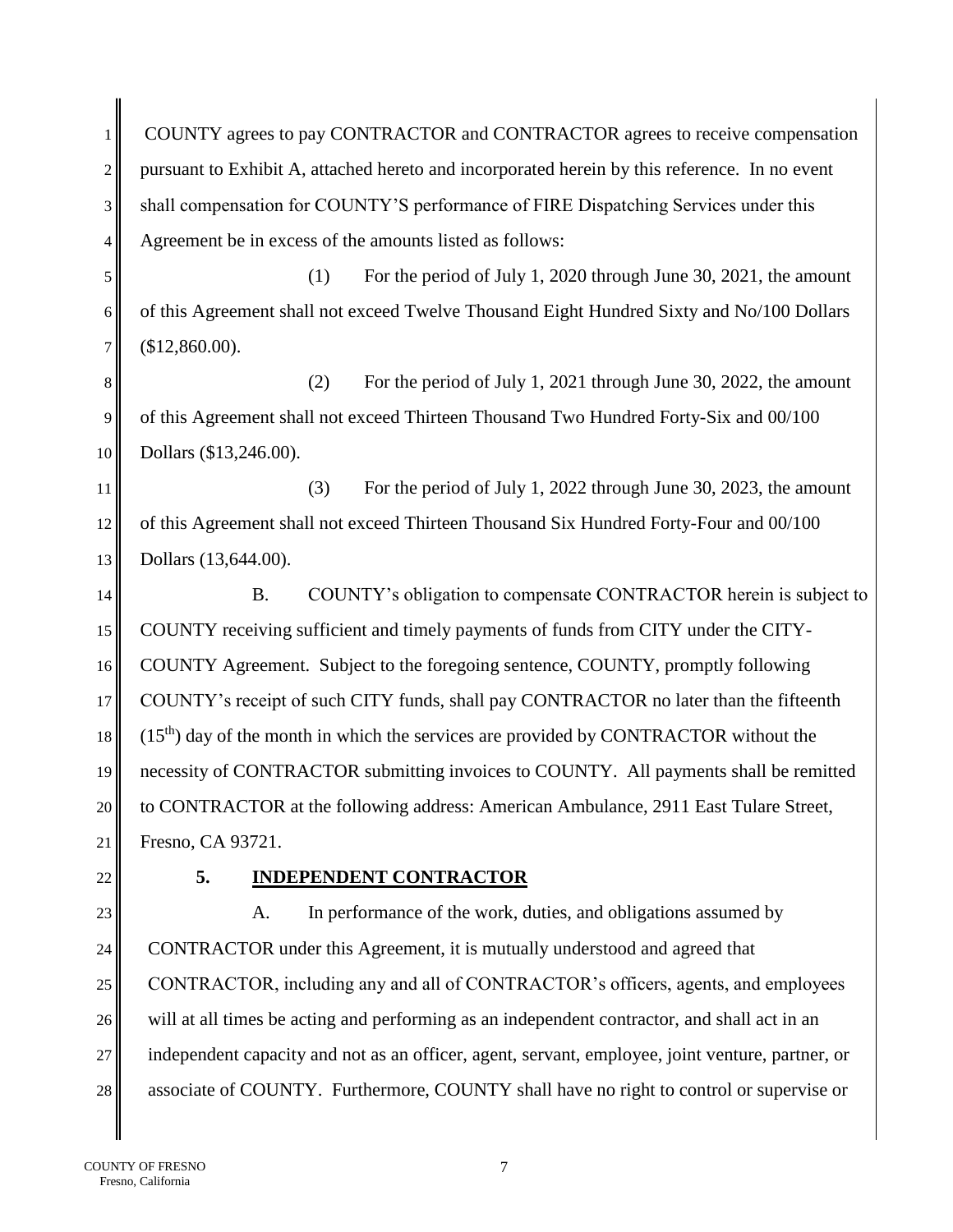1 direct the manner or method by which CONTRACTOR shall perform its work and function, 2 except for CONTRACTOR's compliance with FIRE's Policies and Procedures, herein. 3 However, COUNTY shall retain the right to administer this Agreement so as to verify that 4 CONTRACTOR is performing its obligations in accordance with the terms and conditions 5 thereof. CONTRACTOR and COUNTY shall comply with all applicable provisions of law and  $6 \parallel$  the rules and regulations, if any, of governmental authorities having jurisdiction over matters 7 which are directly or indirectly the subject of this Agreement.

8 B. Because of its status as an independent contractor, CONTRACTOR shall 9 have absolutely no right to employment rights and benefits available to COUNTY employees. 10 CONTRACTOR shall be solely liable and responsible for providing to, or on behalf of, its 11 employees all legally-required employee benefits. In addition, CONTRACTOR shall be solely 12 responsible and save COUNTY harmless from all matters relating to payment of 13 CONTRACTOR's employees, including compliance with Social Security, withholding, and all 14 other regulations governing such matters. It is acknowledged that during the term of this 15 Agreement, CONTRACTOR may be providing services to others unrelated to COUNTY or to 16 this Agreement.

# 17 **6. MODIFICATION**

18 Any matters of this Agreement may be modified from time to time by the written 19 consent of all the parties hereto without, in any way, affecting the remainder.

# 20 **7. HOLD-HARMLESS**

21 A. CONTRACTOR agrees to indemnify, save, hold harmless, and at  $22 \parallel$  COUNTY's request, defend COUNTY and CITY, including their respective officers, agents, 23 and employees from any and all costs and expenses (including attorneys' fees and costs), 24 damages, liabilities, claims, and losses occurring or resulting to COUNTY or CITY (as 25 applicable) in connection with the performance, or failure to perform, by CONTRACTOR, 26 including its officers, agents, or employees under this Agreement, and from any and all costs and 27 expenses (including attorneys' fees and costs), damages, liabilities, claims, and losses occurring 28 or resulting to any person, firm, or corporation who may be injured or damaged by the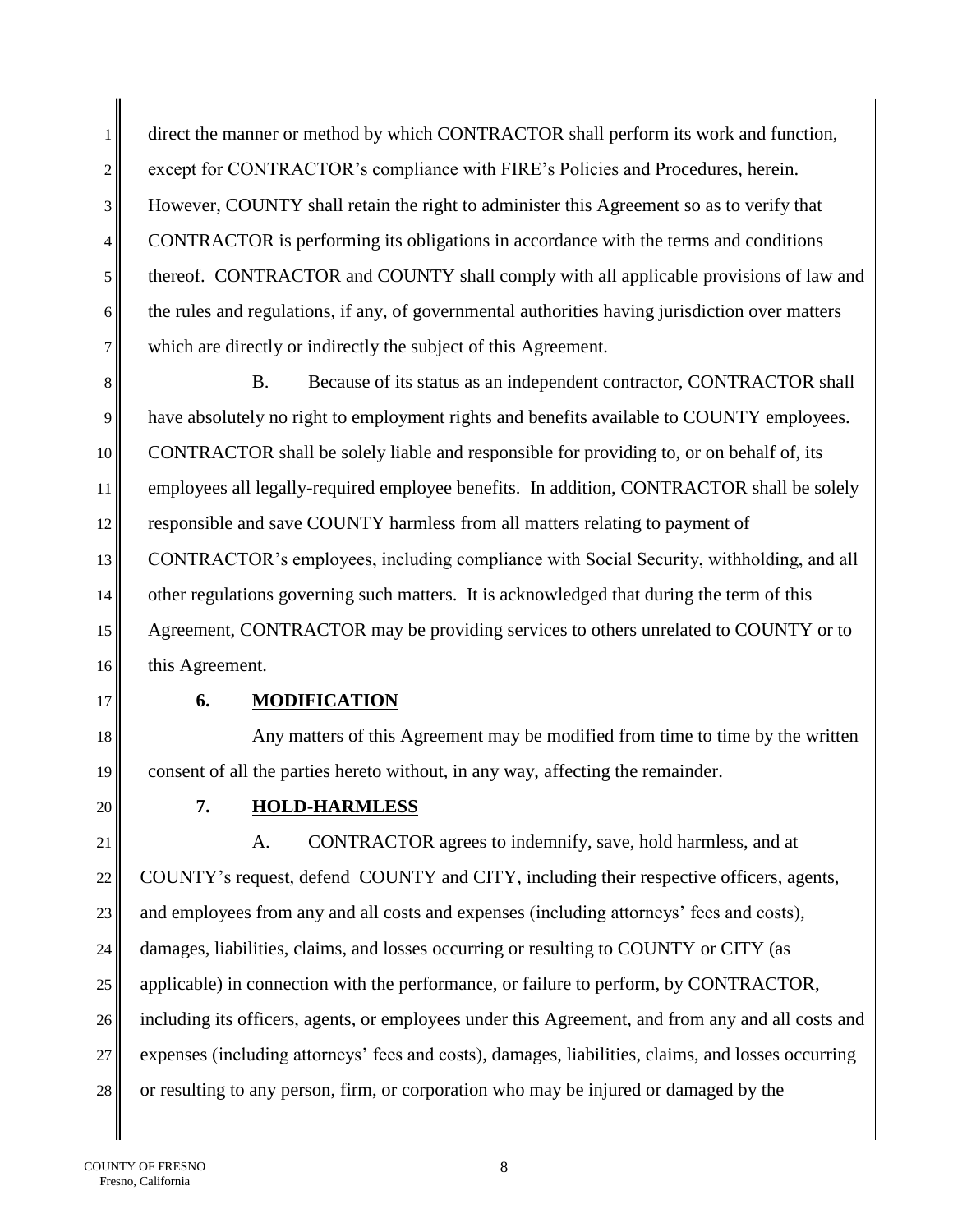1 performance, or failure to perform, of CONTRACTOR, including its officers, agents, or 2 employees under this Agreement.

 B. COUNTY agrees to indemnify, save, hold harmless, and at CONTRACTOR's request, defend CONTRACTOR, including its officers, agents, and employees from any and all costs and expenses (including attorneys' fees and costs), damages, liabilities, claims, and losses occurring or resulting to CONTRACTOR in connection with the performance, or failure to perform, by COUNTY or CITY, including their respective officers, 8 agents, or employees under this Agreement or under the CITY-COUNTY Agreement (as 9 applicable), and from any and all costs and expenses (including attorneys' fees and costs), damages, liabilities, claims, and losses occurring or resulting to any person, firm, or corporation who may be injured or damaged by the performance, or failure to perform, of COUNTY or CITY, including their respective officers, agents, or employees under this Agreement or under 13 the CITY-COUNTY Agreement.

14 C. In the event of concurrent negligence on the part of CONTRACTOR or any of its officers, agents or employees, and of COUNTY or CITY or any of their respective 16 officers, agents, or employees, the liability for any and all such claims, demands and actions in law or equity for such costs and expenses (including attorneys' fees and costs), damages, and losses shall be apportioned under the State of California's theory of comparative negligence as presently established or as may be modified hereafter.

20 D. This Section 7 shall survive termination or expiration of this Agreement.

# 21 **8. INSURANCE**

22 CONTRACTOR shall obtain and maintain, at all times, insurance coverages, with 23 such policies, and in such amounts, as are provided in the EMS Provider Agreement. The 24 parties hereto agree that the provisions of the EMS Provider Agreement (including any future  $25$  amendments thereto) shall and will be incorporated herein by this reference, as though each and 26 every of such terms are set forth herein below. CONTRACTOR's failure to maintain all such 27 insurance coverages shall be deemed to be a material breach of this Agreement.

28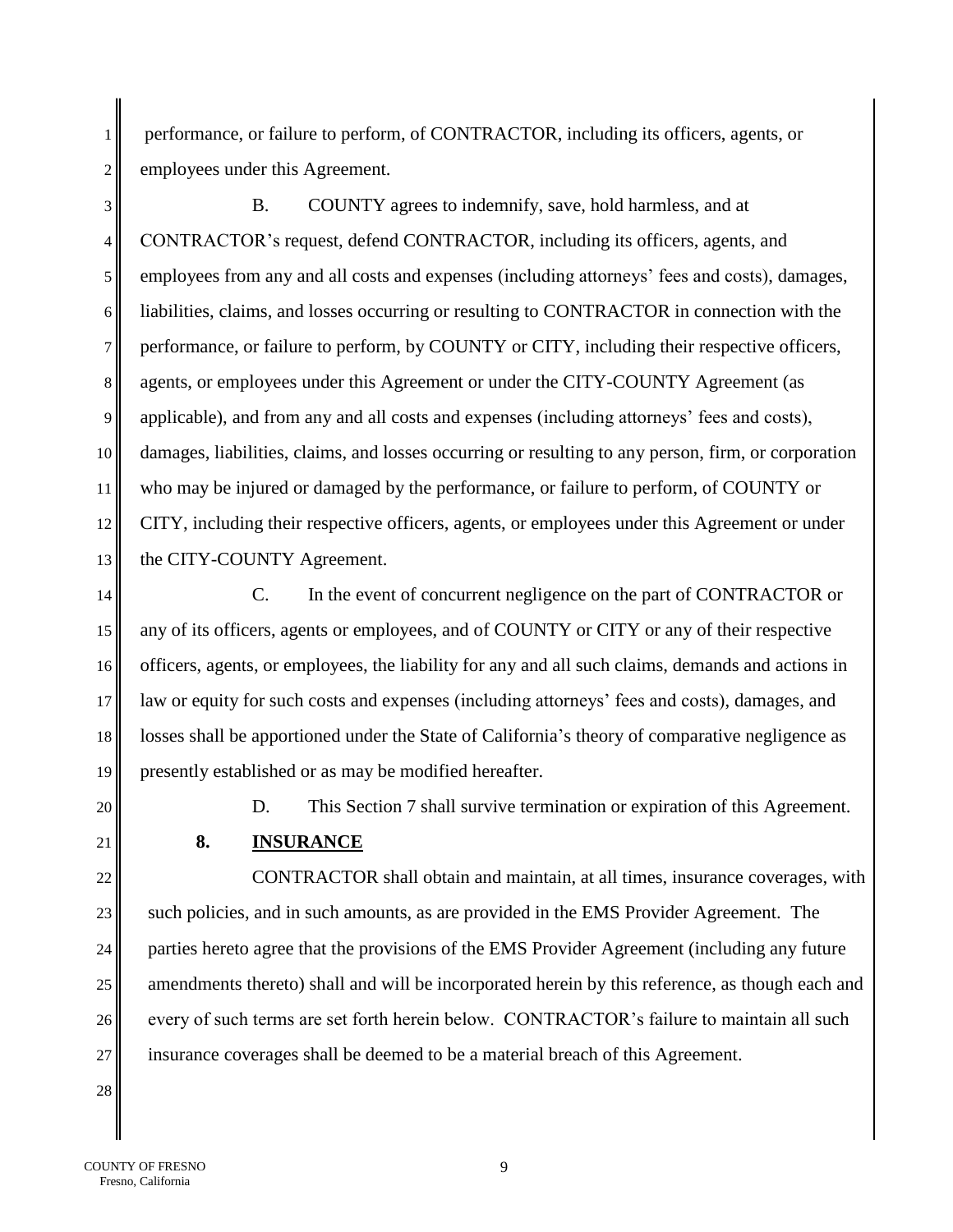# 1 **9. CONFIDENTIALITY**

2<sup>|</sup> All services performed by CONTRACTOR under this Agreement shall be in strict 3 conformance with all applicable Federal, State of California and/or local laws and regulations 4 relating to confidentiality.

# 5 **10. NON-DISCRIMINATION**

 During the performance of this Agreement, CONTRACTOR shall not unlawfully discriminate against any employee or applicant for employment, or recipient of services, because of race, religious creed, color, national origin, ancestry, physical disability, mental 9 disability, medical condition, genetic information, marital status, sex, gender, gender identity, gender expression, age, sexual orientation, military or veteran status pursuant to all applicable 11 State of California and Federal statutes and regulations.

# 12 **11. DISCLOSURE OF SELF-DEALING TRANSACTIONS**

13 This provision is only applicable if the CONTRACTOR is operating as a 14 corporation (a for-profit or non-profit corporation) or if during the term of this agreement, the 15 CONTRACTOR changes its status to operate as a corporation.

16 Members of the CONTRACTOR's Board of Directors shall disclose any 17 self-dealing transactions that they are a party to while CONTRACTOR is providing goods or 18 performing services under this agreement. A self-dealing transaction shall mean a transaction to 19 which the CONTRACTOR is a party and in which one or more of its directors has a material 20 financial interest. Members of the Board of Directors shall disclose any self-dealing transactions 21 that they are a party to by completing and signing a Self-Dealing Transaction Disclosure Form, 22 attached hereto as Exhibit B and incorporated herein by reference, and submitting it to the 23 COUNTY prior to commencing with the self-dealing transaction or immediately thereafter.

24 **12. RECORDS**

25 A. Each party shall maintain its books, accounts and records in connection 26 with the respective services referred to under this Agreement. CONTRACTOR's books, 27 accounts and records of such services shall be kept separate and apart from CONTRACTOR's 28 other books, accounts and records of services kept in connection with the EMS PROVIDER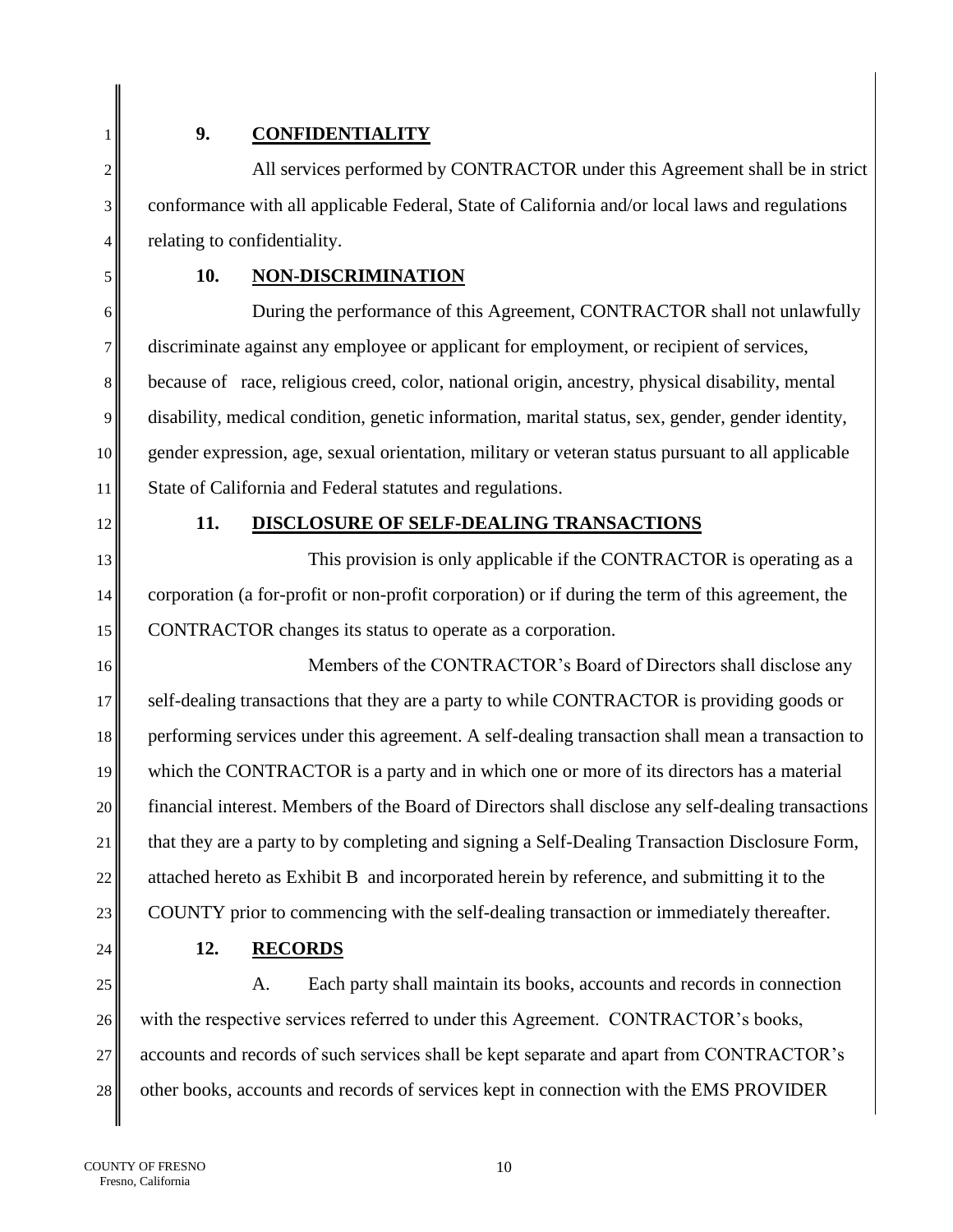1 Agreement, and any other agreement entered into or approved by COUNTY. All of such 2 CONTRACTOR's books, accounts, and records shall be prepared and kept by CONTRACTOR 3 in an organized manner that facilitates an efficient review of the costs incurred and funds 4 received in order to give COUNTY a complete and clear understanding of the accounting 5 thereof. All of such CONTRACTOR's books, accounts and records shall be subject to public 6 disclosure as provided in the EMS PROVIDER Agreement (including any future amendments 7 thereto), which shall and will be incorporated herein by this reference, as though each and every 8 of such terms are set forth herein below.

9|| B. Each of the parties' books, accounts and records must be maintained for a 10 minimum of three (3) years. Such books, accounts and records must also be maintained a 11 minimum of three (3) years after the termination of this Agreement. The party generating the 12 books, accounts and records shall maintain ownership thereof upon termination of this 13 Agreement.

## 14 **13. AUDITS AND INSPECTIONS**

15 A. Each party shall at any time during business hours, and as often as the 16 other party may deem necessary, make available to the other party for examination all of the 17 former party's records and data with respect to the matters covered by this Agreement. Each 18 party shall, upon request by the other party, permit the other party to audit and inspect all such 19 records and data necessary to ensure the former party's compliance with the terms of this 20 || Agreement.

21 B. If this Agreement exceeds Ten Thousand and No/100 Dollars 22 (\$10,000.00), CONTRACTOR shall be subject to the examination and audit of the State 23 Auditor for a period of three (3) years after final payment under contract (Government Code 24 | Section 8546.7).

# 25 **14. FORCE MAJEURE**

26 A. If either party hereto is rendered unable, wholly or in part, by Force 27 Majeure to carry out its obligations under this Agreement, that party shall give to the other 28 party hereto prompt written notice of the Force Majeure with full particulars relating thereto.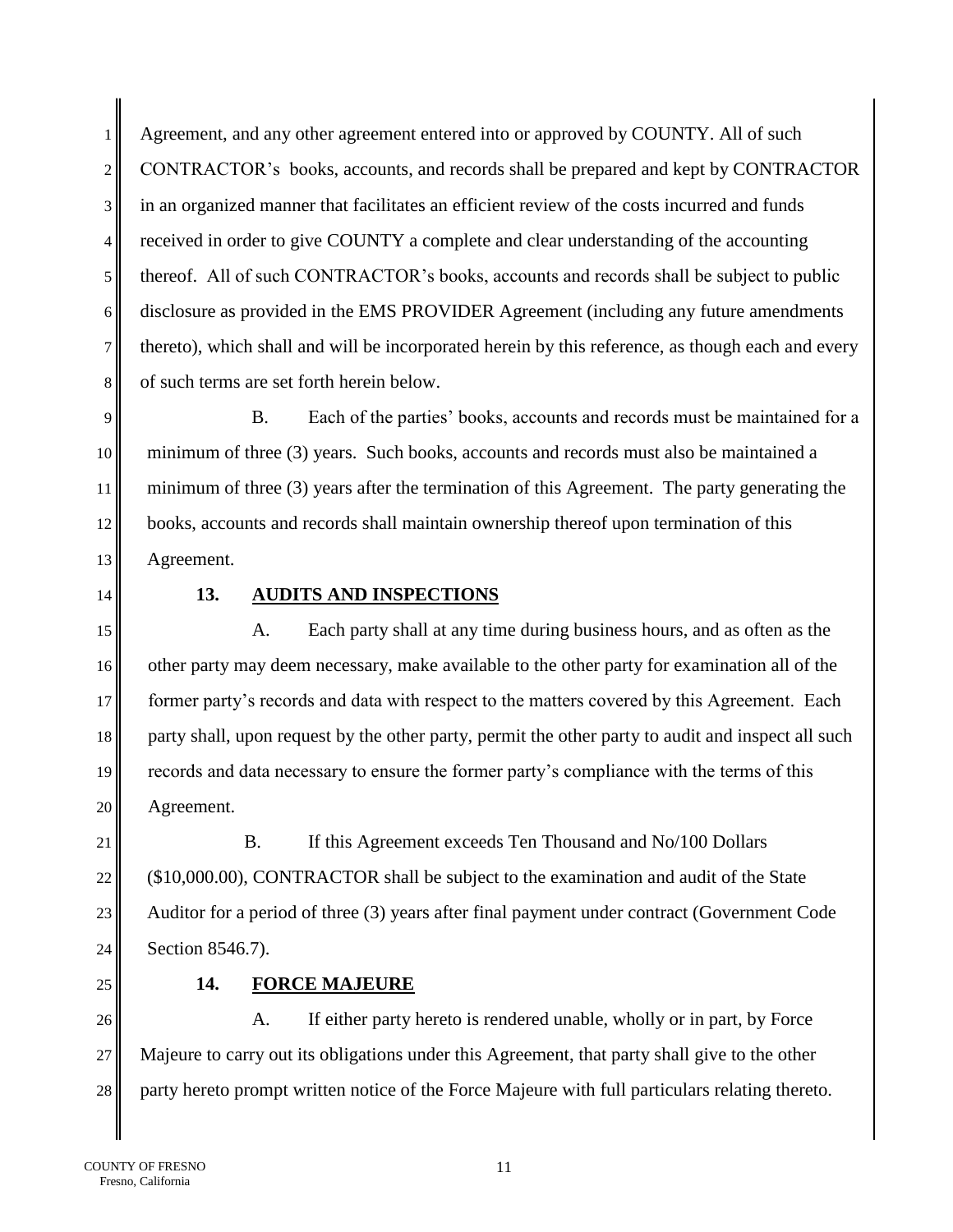1. Thereupon, the obligations of the party giving the notice, so far as they are affected by the 2 Force Majeure, shall be suspended during, but no longer than, the continuance of the Force 3 Majeure, except for a reasonable time thereafter required to resume performance.

4 B. During any period in which either party hereto is excused from performance by reason of the occurrence of an event of Force Majeure, the party so excused shall promptly, diligently, and in good faith take all reasonable action required in order for it to be able to promptly commence or resume performance of its obligations under this Agreement. 8<sup> $\parallel$ </sup> Without limiting the generality of the foregoing, the party so excused from performance shall, during any such period of Force Majeure, take all reasonable action necessary to terminate any 10 temporary restraining order or preliminary or permanent injunctions to enable it to so commence or resume performance of its obligations under this Agreement.

12 C. The party whose performance is excused due to the occurrence of an 13 event of Force Majeure shall, during such period, keep the other party hereto notified of all 14 such actions required in order for it to be able to commence or resume performance of its 15 obligations under this Agreement.

16 D. "Force Majeure" is defined as an Act of God, act of public enemy, war, 17 and other extraordinary causes not reasonably within the control of either of the parties hereto.

18 **15. NOTICES**

19 A. The persons having authority to give and receive notices under this 20 Agreement and their addresses include the following:

| 21 $\parallel$ | <b>COUNTY</b>               | <b>CONTRACTOR</b>                                              |
|----------------|-----------------------------|----------------------------------------------------------------|
| 22             | Director, County of Fresno  | <b>American Ambulance</b>                                      |
| 23             | Department of Public Health | Attn: General Manager                                          |
| 24             | P.O. Box 11867              | 2911 East Tulare Street                                        |
| 25             | Fresno, CA 93775            | Fresno, CA 93721                                               |
| 26             | Β.                          | Any and all notices between COUNTY and CONTRACTOR provided for |

27 or permitted under this Agreement or by law shall be in writing and shall be deemed duly served 28 when personally delivered to one of the parties hereto, or in lieu of such personal service, when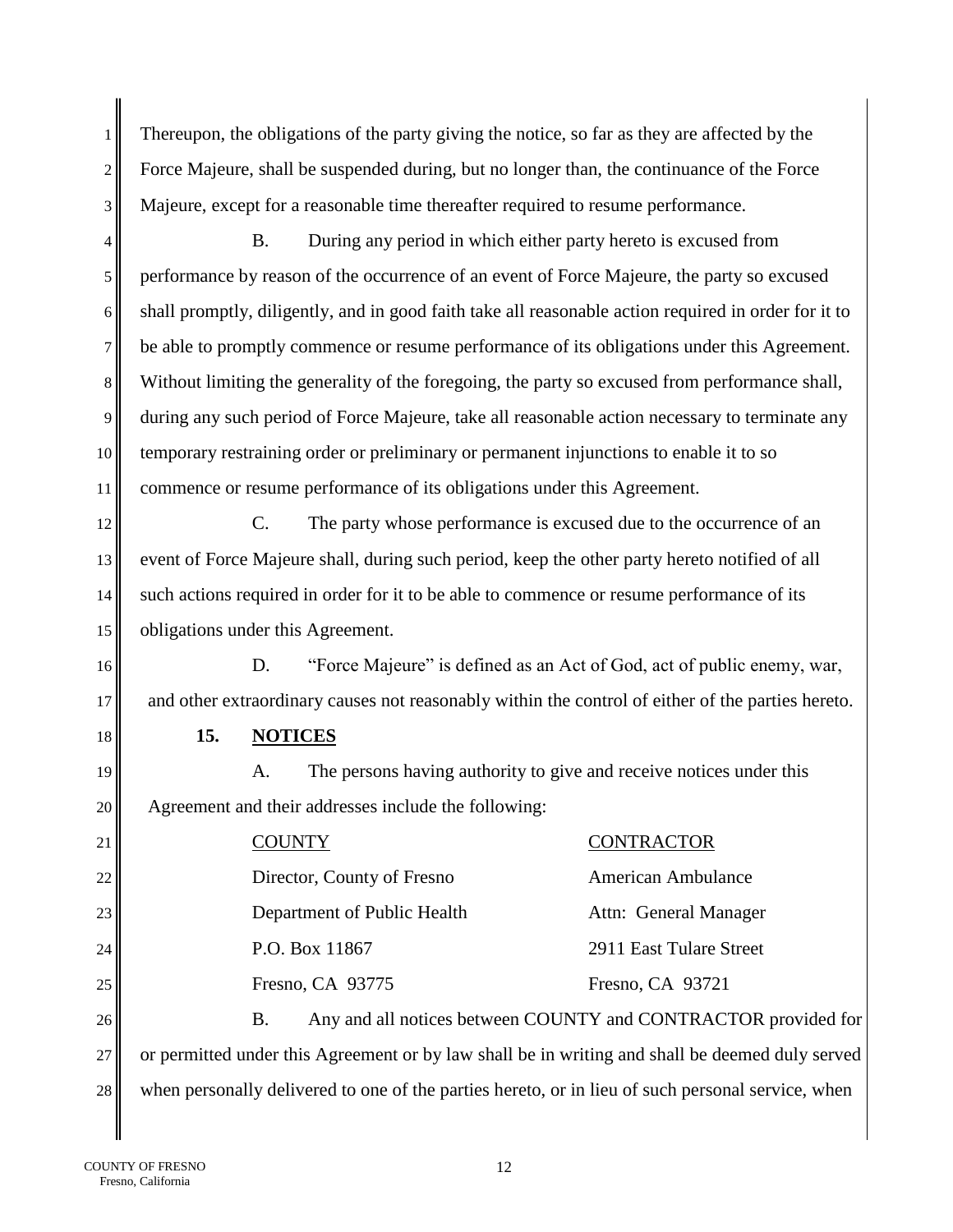deposited in the United States Mail, postage prepaid, addressed to such party, except for notices 2<sup> $\parallel$ </sup> of termination, which are effective upon receipt. Notices under this Agreement are not 3 modifications to this Agreement.

**16. GOVERNING LAW**

 A. The parties hereto agree, that for the purposes of venue, performance under this Agreement is to be in Fresno County, California.

 B. The rights and obligations of the parties hereto and all interpretation and performance of this Agreement shall be governed in all respects by the laws of the State of 9 California.

**17. SEVERABILITY**

11 The provisions of this Agreement are severable. The invalidity or unenforceability of any one provision in the Agreement shall not affect the other provisions.

# **18. ENTIRE AGREEMENT**

14 This Agreement constitutes the entire agreement between COUNTY and CONTRACTOR with respect to the subject matter hereof and supersedes all previous agreement negotiations, proposals, commitments, writings, advertisements, publications, and 17 understandings of any nature whatsoever unless expressly included in this Agreement. CONTRACTOR acknowledges that COUNTY detrimentally relies upon each and every of CONTRACTOR's covenants, warranties and representations made herein to COUNTY. This Agreement may be executed in several counterparts by the parties hereto, in which case, all of 21 such executed duplicate counterpart originals thereof, taken together, shall be deemed to be one and the same legal instrument.

# **19. NO THIRD PARTY BENEFICIARIES**

24 Notwithstanding anything stated to the contrary in this Agreement, there shall not be any intended third party beneficiaries to this Agreement.

- ///
- $1/1$
- ///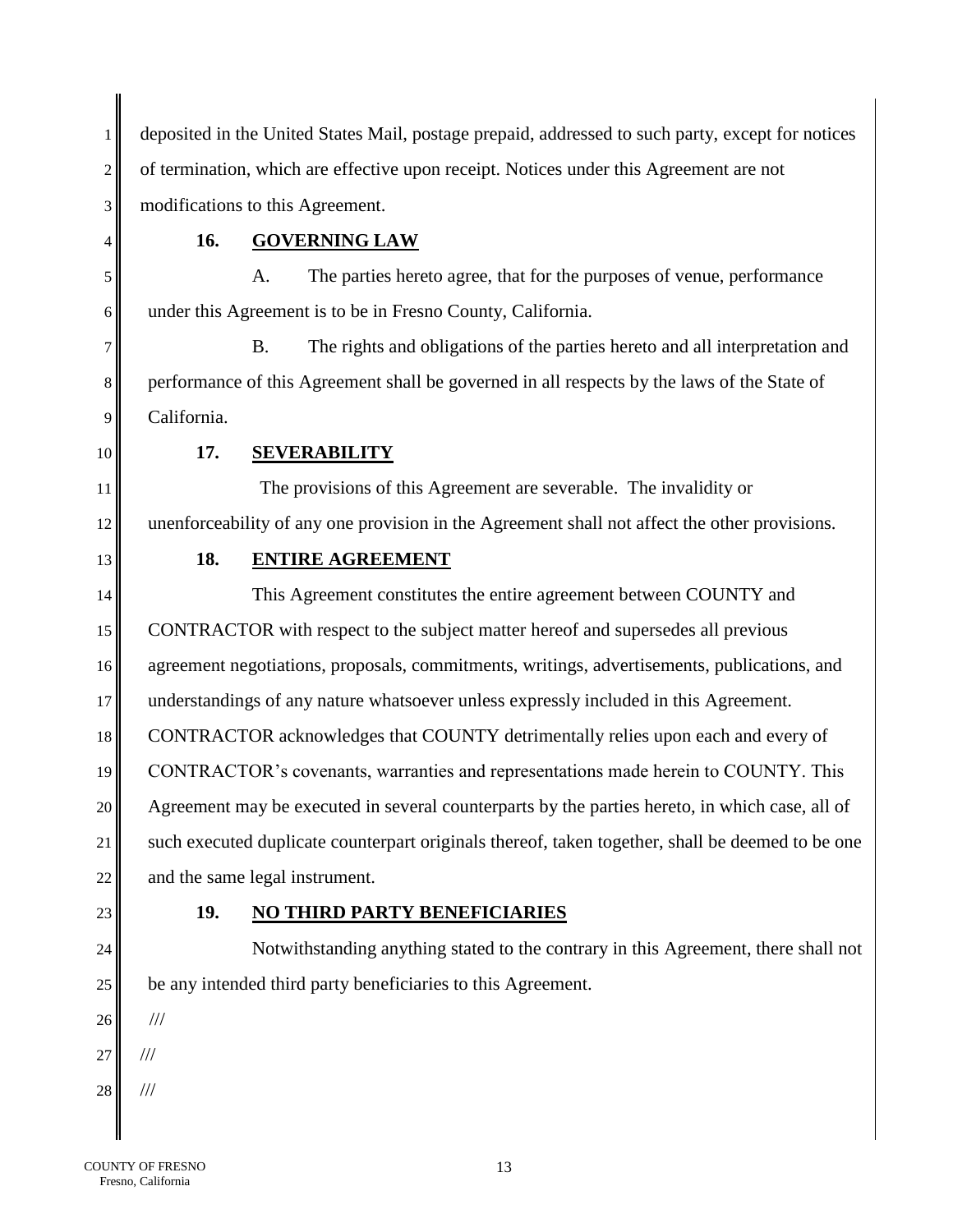|        |                                                        | IN WITNESS WHEREOF, the parties hereto have executed this Agreement as of the day |  |
|--------|--------------------------------------------------------|-----------------------------------------------------------------------------------|--|
| 2      | and year first hereinabove written.                    |                                                                                   |  |
| 3      | K.W.P.H. ENTERPRISES, dba<br><b>AMERICAN AMBULANCE</b> | <b>COUNTY OF FRESNO</b>                                                           |  |
| 4      |                                                        |                                                                                   |  |
| 5<br>6 | <b>By</b>                                              | $By \n\sum\nx b$                                                                  |  |
| 7      | President, K.W.P.H. Enterprises                        | Ernest Buddy Mendes, Chairman of the                                              |  |
| 8      |                                                        | Board of Supervisors of the County of                                             |  |
| 9      |                                                        | Fresno                                                                            |  |
| 10     | Print Name: Todd R. Valeri                             |                                                                                   |  |
| 11     |                                                        | Bernice E. Seidel                                                                 |  |
| 12     |                                                        | Clerk of the Board of Supervisors                                                 |  |
| 13     | By                                                     | County of Fresno                                                                  |  |
| 14     | Print Name: Erik S. Peterson                           | By: Susan Bis                                                                     |  |
| 15     | Title: Corporate Secretary                             | Deputy                                                                            |  |
| 16     | Chief Financial Officer or Corporate                   |                                                                                   |  |
| 17     | Secretary to K.W.P.H. Enterprises                      |                                                                                   |  |
| 18     | d.b.a. American Ambulance,                             |                                                                                   |  |
| 19     | a California Corporation                               |                                                                                   |  |
| 20     |                                                        |                                                                                   |  |
| 21     | Mailing Address:                                       | 0001/10000<br>Fund/Subclass:                                                      |  |
| 22     | 2911 E. Tulare St.                                     | Organization #:<br>56201693                                                       |  |
| 23     | Fresno, CA 93721                                       | Account #:<br>7295                                                                |  |
| 24     |                                                        |                                                                                   |  |
| 25     |                                                        |                                                                                   |  |
| 26     |                                                        |                                                                                   |  |
| 27     |                                                        |                                                                                   |  |
| 28     |                                                        |                                                                                   |  |
| 29     |                                                        |                                                                                   |  |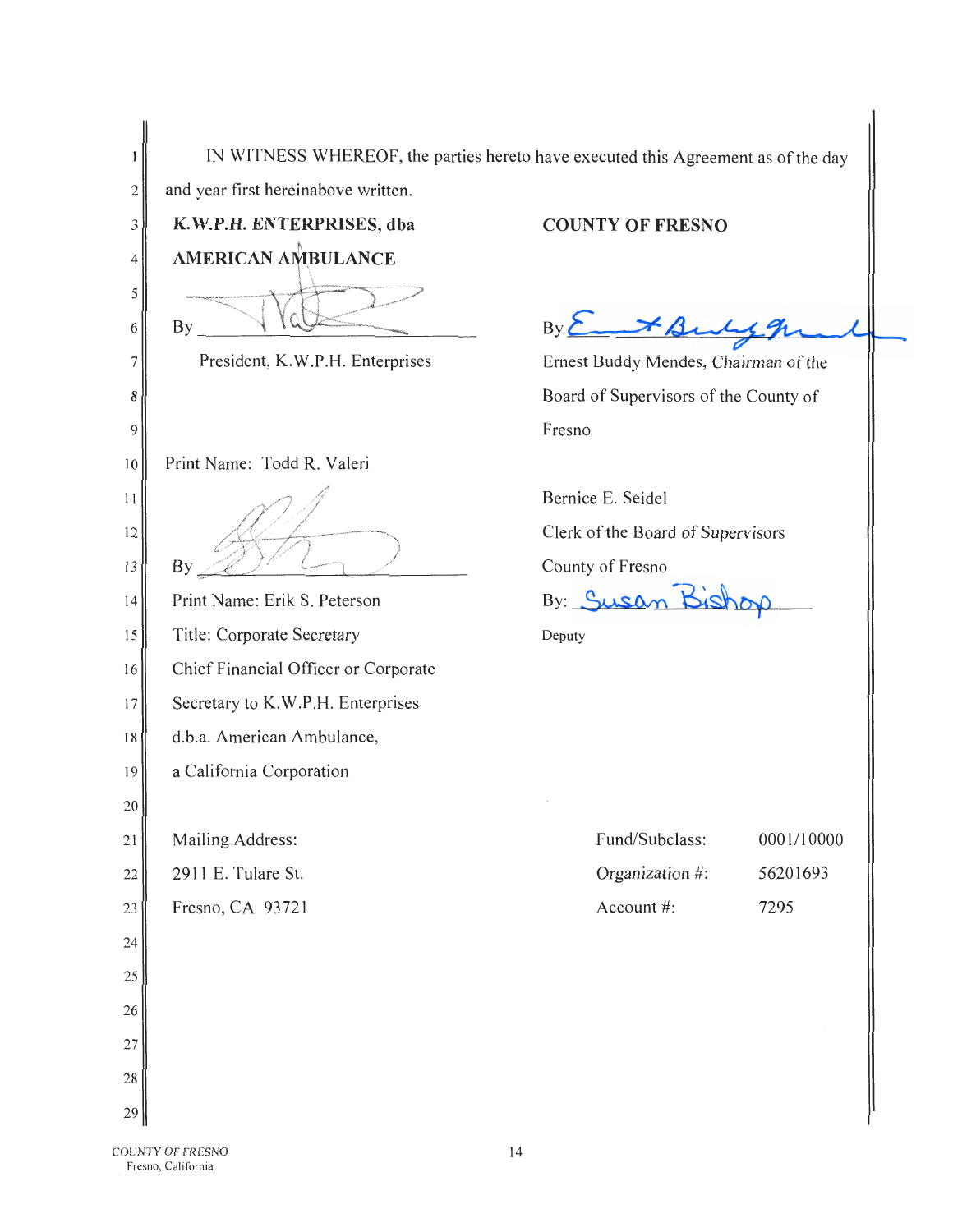# **EXHIBIT A**

| Quarter        | <b>Dates of Service</b>                 | <b>Payment</b><br><b>Amount</b> | <b>Payment</b><br><b>Due Date</b> |
|----------------|-----------------------------------------|---------------------------------|-----------------------------------|
| 1              | July 1, 2020 to September 30, 2020      | \$3,215.00                      | 15-Oct-20                         |
| $\overline{2}$ | October 1, 2020 to December 31,<br>2020 | \$3,215.00                      | 15-Jan-21                         |
| 3              | January 2021 to March 31, 2021          | \$3,215.00                      | 15-Apr-21                         |
| $\overline{4}$ | April 1, 2021 to June 30, 2021          | \$3,215.00                      | 15-Jul-21                         |
| 5              | July 1, 2021 to September 30, 2021      | \$3,311.50                      | 15-Oct-21                         |
| 6              | October 1, 2021 to December 31,<br>ימחכ | \$3,311.50                      | 15-Jan-22                         |
| $\overline{7}$ | January 1, 2022 to March 31, 2022       | \$3,311.50                      | 15-Apr-22                         |
| 8              | April 1, 2022 to June 30, 2022          | \$3,311.50                      | 15-Jul-22                         |
| 9              | July 1, 2022 to September 30, 2022      | \$3,411.00                      | 15-Oct-22                         |
| 10             | October 1, 2022 to December 31,         | \$3,411.00                      | 15-Jan-23                         |
| 11             | January 1, 2023 to March 31, 2023       | \$3,411.00                      | 15-Apr-23                         |
| 12             | April 1, 2023 to June 30, 2023          | \$3,411.00                      | 15-Jul-23                         |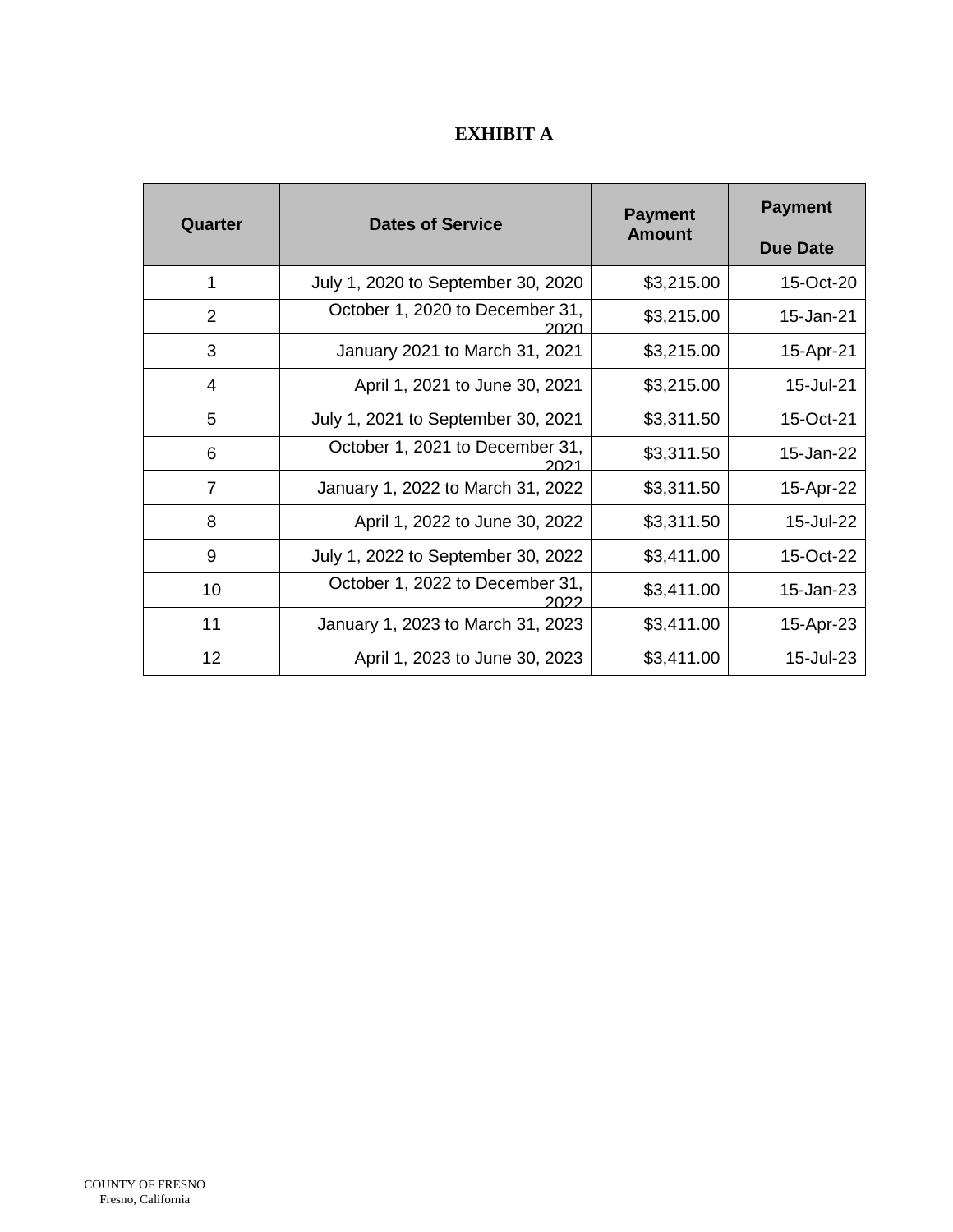### **EXHIBIT B**

#### **SELF-DEALING TRANSACTION DISCLOSURE FORM**

In order to conduct business with the County of Fresno (hereinafter referred to as "County"), members of a contractor's board of directors (hereinafter referred to as "County Contractor"), must disclose any self-dealing transactions that they are a party to while providing goods, performing services, or both for the County. A self-dealing transaction is defined below:

*"A self-dealing transaction means a transaction to which the corporation is a party and in which one or more of its directors has a material financial interest"* 

The definition above will be utilized for purposes of completing this disclosure form.

#### **INSTRUCTIONS**

- (1) Enter board member's name, job title (if applicable), and date this disclosure is being made.
- (2) Enter the board member's company/agency name and address.
- (3) Describe in detail the nature of the self-dealing transaction that is being disclosed to the County. At a minimum, include a description of the following:
	- a. The name of the agency/company with which the corporation has the transaction; and
	- b. The nature of the material financial interest in the Corporation's transaction that the board member has.
- (4) Describe in detail why the self-dealing transaction is appropriate based on applicable provisions of the Corporations Code.
- (5) Form must be signed by the board member that is involved in the self-dealing transaction described in Sections (3) and (4).